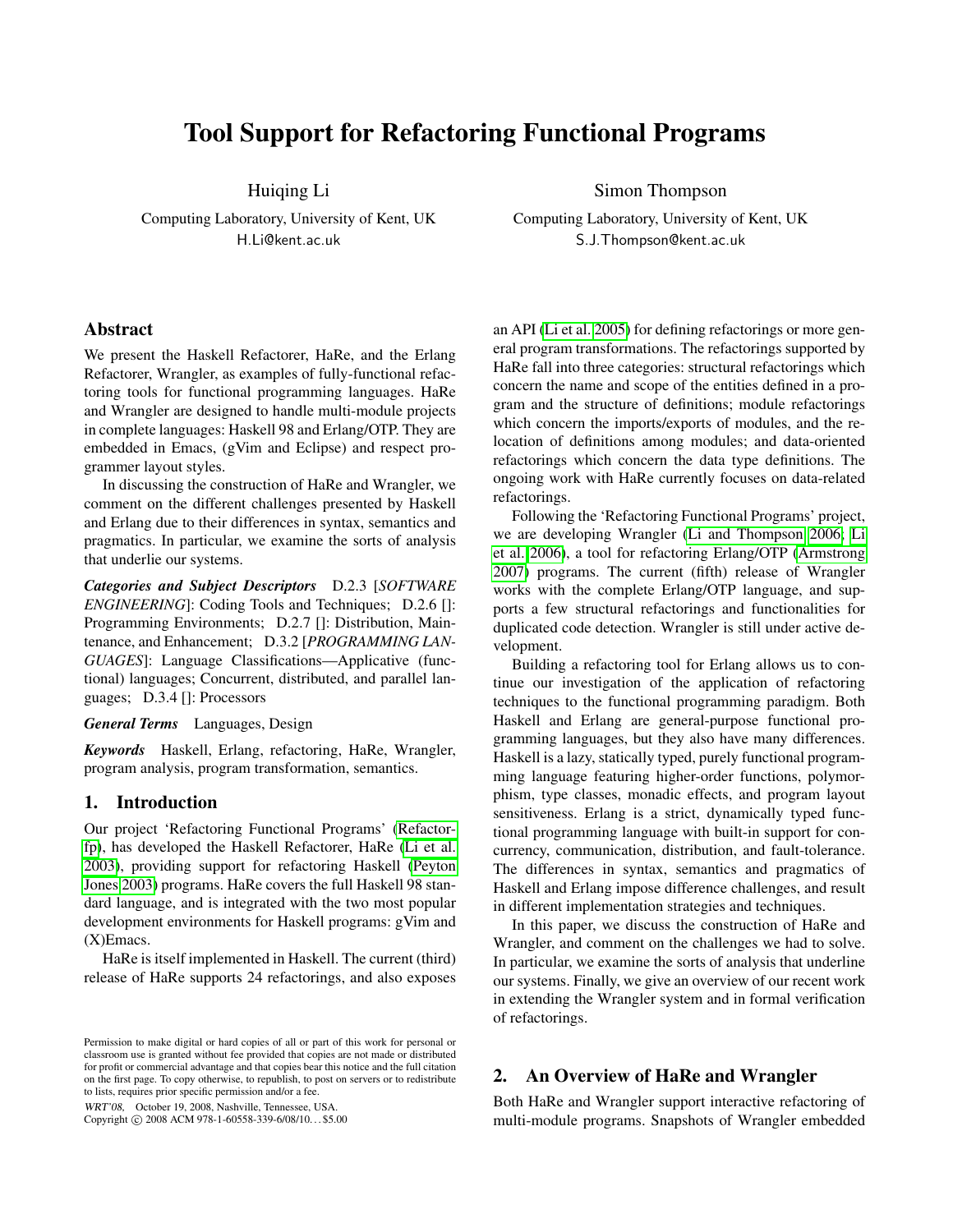| Options<br>Buffers Tools<br>File Edit                                                                                                                                                          | Erlang Help                                                                                     |                                 |                                                                                                               |         |
|------------------------------------------------------------------------------------------------------------------------------------------------------------------------------------------------|-------------------------------------------------------------------------------------------------|---------------------------------|---------------------------------------------------------------------------------------------------------------|---------|
| H M<br>H<br>$\boldsymbol{\mathsf{x}}$<br>-module(test).<br>$-expoprt([foo/0]).$<br>%% This is an example.<br>$repeat(0)$ -> ok;<br>$repeat(N)$ -><br>io:format("Hello\n"),<br>repeat $(N-1)$ . | Indent<br>Edit<br>Syntax Highlighting<br><b>TAGS</b><br>Skeletons<br>Shell<br>Compile<br>Distel | ٠<br>r<br>r<br>٠<br>¥<br>k<br>٠ | $*$ 0                                                                                                         |         |
| $foo() \rightarrow repeat(5)$ .                                                                                                                                                                | Refactor<br>Version                                                                             | ٠                               | Rename Variable Name<br><b>Rename Function Name</b><br>Rename Module Name                                     |         |
|                                                                                                                                                                                                |                                                                                                 |                                 | <b>Generalise Function Definition</b>                                                                         |         |
|                                                                                                                                                                                                |                                                                                                 |                                 | Move Function to Another Module<br><b>Function Extraction</b><br><b>Fold Expression Against Function</b>      |         |
|                                                                                                                                                                                                |                                                                                                 |                                 | <b>Tuple Function Arguments</b>                                                                               |         |
|                                                                                                                                                                                                |                                                                                                 |                                 | Detect Duplicated Code in Current Buffer<br><b>Detect Duplicated Code in Dirs</b><br><b>Expression Search</b> |         |
|                                                                                                                                                                                                |                                                                                                 |                                 | Undo                                                                                                          | $(C-u)$ |
| $--$ (Unix) **<br>test.erl<br>All (8,25)<br>(Erlang<br>Command attempted to use minibuffer while in minib                                                                                      |                                                                                                 |                                 | Customize Wrangler                                                                                            |         |

<span id="page-1-0"></span>Figure 1. A snapshot of Wrangler showing the menus

in the Emacs environment are shown in Figures [1](#page-1-0) and [2;](#page-1-1) HaRe has a similar appearance.

HaRe and Wrangler have very similar user interfaces. To perform a refactoring with HaRe or Wrangler, the focus of refactoring interest has to be selected in the editor first. Next the user chooses the refactoring command from the refactor menu, and inputs the parameters(s) in the mini-buffer if required. Then the refactorer checks that the focused item is suitable for the refactoring selected, that the parameters are valid, and that the refactoring's preconditions (or *sideconditions*) are satisfied.

If all these checks are successful, the refactorer will perform the refactoring, and update the buffer with the new program source, otherwise it will give an error message, and abort the refactoring with the program unchanged. *Undo* is supported by both HaRe and Wrangler, and can be applied multiple times until the refactoring history is empty. With the current implementation of HaRe and Wrangler, the refactoring *undo* does not interact with the editor-side *undo*/*redo*, therefore undoing a refactoring will lose the editing done after this refactoring. Tighter coupling of tool and editor would support the integration of the two *undo* mechanisms.

All the refactorings implemented in HaRe and Wrangler are module-aware. To ensure the correctness of transformation when multiple modules are invovled, the refactorer needs to know which modules are in the scope of the current programming project. Because of the different underlying infrastructure, HaRe and Wrangler use different ways to specify the project boundary. With HaRe, a project should be created before doing any refactorings. With Wrangler, the user takes the responsibility to customise the refactorer with the lists of Erlang source directories belonging to the project under consideration.

We return to the snapshot of Wrangler in Figure [1,](#page-1-0) which shows a particular refactoring scenario: the user has selected the expression io: format ("Hello $\langle n \rangle$ ") in the definition of



<span id="page-1-1"></span>Figure 2. Wrangler after generalising a function definition

repeat/1, has chosen the *Generalise Function Definition* command from the *Refactor* menu, and is just entering a new parameter name Fun in the mini-buffer. Then, the user would press the *Enter* key to perform the refactoring. After sidecondition checking and program transformation, the result of this refactoring is shown in Figure [2:](#page-1-1) the new parameter Fun has been added to the enclosing function definition repeat/1, which now becomes repeat/2; the highlighted expression has been replaced with Fun(); and at the call-site of the generalised function, the selected expression, wrapped in a *fun*-expression, is now supplied to the function call as its first actual parameter. We enclose the selected expression within a function closure because of its side-effect, so as ensure that the expression is evaluated at the proper points.

To retain the recognisability of programs, both HaRe and Wrangler preserve comments and layout of the refactored programs as much as possible, though the approaches taken are different.

While HaRe accepts only syntactically correct programs, Wrangler is able to refactor programs with or without syntax errors. When refactoring an Erlang program with syntax errors, function/attribute declarations to which these errors belong are not affected by the refactoring, but warnings asking for manual inspection of those parts of the program are given.

## 3. Implementation

This section discusses the construction of HaRe and Wrangler, comments on the challenges presented by Haskell and Erlang due to their differences in language design and programming idioms, and address how they are handled by the two systems in section [3.3.](#page-2-0)

#### 3.1 Semantics and Transformation

Each refactoring comes with a set of *preconditions*, which embody when a refactoring can be applied to a program without changing its meaning. In order to preserve the functionality of a program, refactorings require awareness of various aspects of the semantics of the program. The following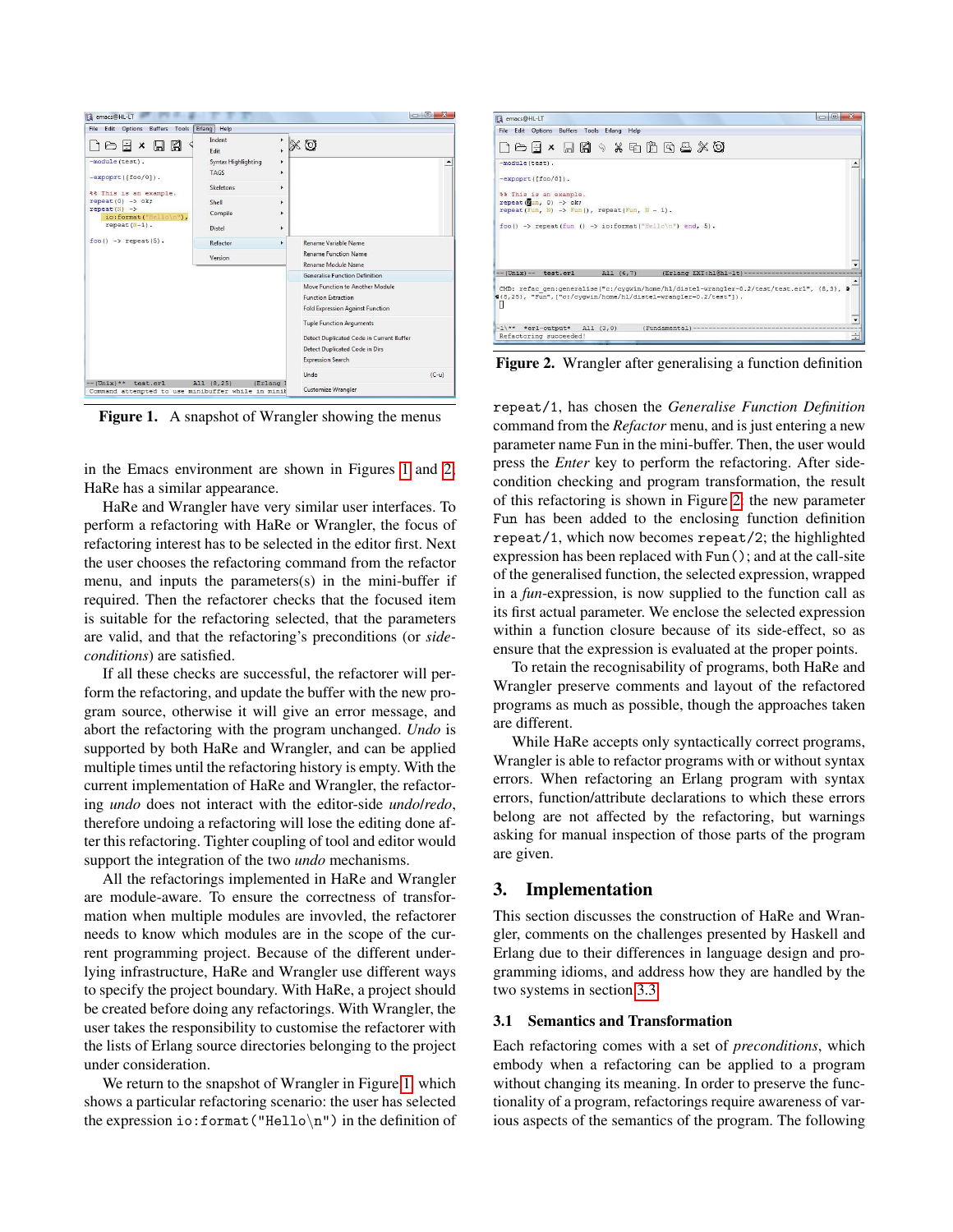semantic information is needed by either HaRe or Wrangler, or both of them.

- The binding structure of the program.
- Module structure.
- Type information.
- Side-effect information.
- Comment and Layout information.

More detail on how each of these is used can be found in our paper tool support for refactoring functional programs [\(Li](#page-3-7) [and Thompson 2008a\)](#page-3-7).

#### 3.2 Tool Support for Refactorings

Given a refactoring command, most static analysis-based refactoring tools (or engines) go through the following process, although detailed implementation techniques might be different.

First transform the program source to some internal representation, such as an abstract syntax tree (AST); then analyse the program to extract the static semantic information needed by the refactoring under consideration, such as the binding structure of the program, type information and so forth.

After that, program analysis is carried out based on the internal representation of the program and the static semantic information to validate the *preconditions* of the refactoring. If the *preconditions* are not satisfied, the refactoring process stops and the original program is unchanged, otherwise the internal representation is transformed according to the transformation rules of the refactoring. Some interaction between the refactorer and the user might be or helpful during *precondition* checking and/or program transformation.

Finally, the transformed representation of the program needs to be presented to the programmer in program source form, with comments, and even the original program appearance, preserved as much as possible.

Almost all the available refactoring tools are embedded within one or more programming environments, therefore the integration of a refactoring tool with the intended programming toolkit(s) is an unavoidable part when tool support for refactorings is concerned. Another unavoidable issue for a refactoring tool to be useful in practice is the support for undoing refactorings. The underlying implementation mechanism for both the integration with programming environments and the supporting for *undo* could vary significantly from system to system.

Unsurprisingly, this analysis applies to the implementation of both HaRe and Wrangler.

#### <span id="page-2-0"></span>3.3 Implementation Techniques

Different techniques have been used in the implementation of HaRe and Wrangler. HaRe is implemented in Haskell using the Programatica [\(PacSoft\)](#page-3-8) frontend (including lexer, parser and module analysis) for Haskell, and the Strafun-

ski (Lämmel and Visser 2001) library for generic AST traversals. For efficiency reason, we used the type checker from GHC – the Glasgow Haskell Compiler, instead of Programatica, to derive type information. In HaRe, we use both AST and token stream as the internal representation of source code. Layout and comment information is kept in the token stream, and some layout information is kept in the AST. The refactorer carries out program analysis with the AST, but performs program transformation with both the AST and the token stream, that is, whenever the AST is modified, the token stream will also be modified to reflect the changes. After a refactoring, we extract the new source code from the transformed token stream.

Wrangler is implemented in Erlang using the Erlang Syntax Tools [\(Carlsson 2004\)](#page-3-10) library from the Erlang/OTP release and Distel [\(Gorrie 2002\)](#page-3-11) which is an extension of Emacs Lisp with Erlang-style processes and message passing, and the Erlang distribution protocol. Distel provides a very convenient way to integrate the refactoring tool with the Emacs editor. Erlang Syntax Tools provides functionalities for reading comments from Erlang source code and for inserting comments as attachments to the AST at correct places; and also the functionality for pretty-printing of Erlang AST(s) decorated with comments. Traversing an Erlang AST generated Syntax Tools is straightforward because all the non-leaf nodes in the AST have the same type. We have extended the Erlang Syntax Tools library with functionalities for adding static semantic and location information to the AST.

Different from the approach taken by HaRe to program appearance preservation, with Wrangler only ASTs are transformed during the refactoring process. After a refactoring, code for those functions/attributes that are not affected by the refactoring is extracted from their token stream annotation; and code for other functions/attributes are formatted by an improved pretty-printer which respects the code's original layout.

As mentioned earlier, the multiple roles of atoms in an Erlang program, and the facility for dynamic composition of atom names impose real challenges for the correct implementation of certain refactorings. Currently, when an uncertainty arises regarding to an atom, Wrangler issues a warning message indicating which occurrence(s) of the atom causes the problem. Wrangler currently relies on the user to ensure that a refactoring is not affected by the dynamic composition of atoms, but we plan to tackle this problem by collecting and analysing run-time information of the project under consideration.

## 3.4 Availability of the Tools

HaRe and Wrangler can be downloaded respectively from

<http://www.cs.kent.ac.uk/projects/refactor-fp> <http://www.cs.kent.ac.uk/projects/forse>